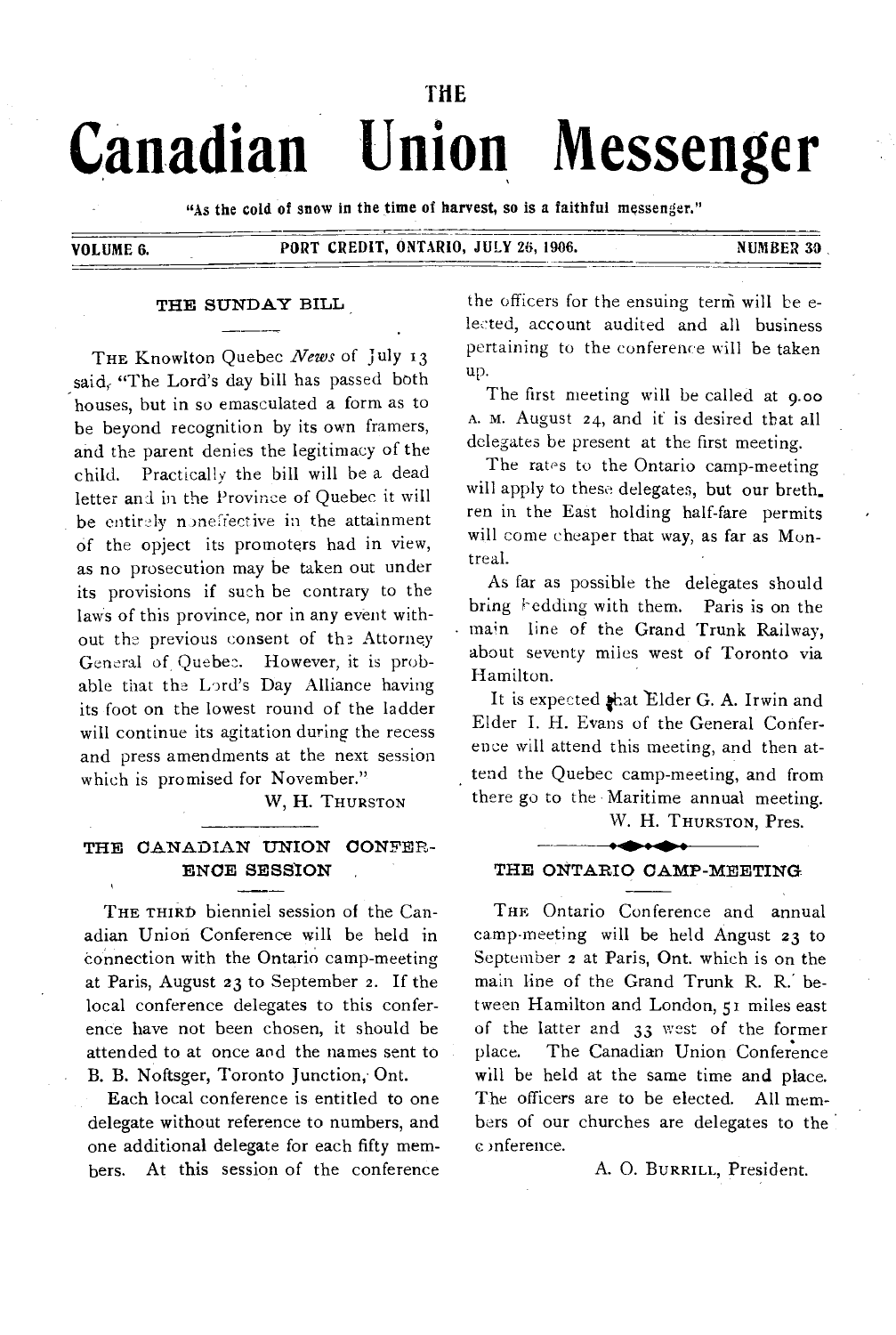## **ONTARIO CAMP-MEETING**

ARRANGMENTS are being made for the use of family tents at the Paris camp-meeting. August 23 to Sebtember 2, for treatment tents, one tent fitted up with a full sized bath tub connected with a water tank for hot or cold baths, sprays, fomentations, etc. We expect that the doctors will give free consultation. Our nurses will be on hand to give free treatments. This will give' all who desire an opportunity to learn how to treat the common sicknesses.

Brethren and sisters desiring treatments are requested to bring with them if possible two cakes of ivory soap, two turkish towels, -one sheet, one woollen or cotton blanket, two sitz-aprons, made from four yards of five cent unbleached factory cloth, cut in two and hemmed, also slippers.

We expect Doctor White from Knowlton a portion of the time, Doctors  $Mc$ -Cormick from Toronto, Doctor Satterlee from Buffalo. For nurses, we expect Brother Ballou, Brother Wm. J. Hurdon and wife, Sisters Florence Von Dusen, Sadie Baker, Linnie Baker, Ethel Lyng, Annie Johnston, S. Oberholser, H. A. Niergarth, and also a good optician. It is likely that there will be one hour each day devoted to teaching all how to take care of the body, and what to do in sickness.

There is another feature of the campmeeting which we think should have attention. It is to give those who are sick and desire to have the directions in James administered an opportunity for so doing. We design to have a tent for this important feature of the gospel message. It is time for all to begin to plan for this important gathering of the Lord's people. I would add that we expect that we will be favored with the presence and labors of two of the oldest ministers in the denomination, Elder Isaac Sanborn and Washington Morse. A. O. BURRILL

# TENTS FOR CAMP-MEETING

THOSE desiring tents will please correspond with the writer. The tents are all furnished with flys, and are I2 X t6 ft. The price will be \$3.00. Lumber will be furnished at the best terms that we can secure. We will have abundance of straw and fruit will be abundant.

## REDUCED R. R. FARE

WE expect to obtain reduced rates, probably the same as last year. We will inform about this later. We have the best of help from the General Conference, Elders Irwin and Evans. Elder Thurston will be present all through the meeting.

Come with the children and neighbors.

A. 0 BURRILL

# **LEGAL MEETING OF THE ONTARIO CONFERENCE ASSOCIATION**

 $-$  THE fourth annual meeting of the Ontario Seventh-day Adventist Conference Association will -be on the camp-ground at Paris, Ontario, Friday August 2I at io.00 A. M. for the transaction of such business as may come before it, and to render a report of the standing of the association. All questions relating to the titles of the prop erties and other possessions of the which are not fully understood, should be presented at that time, and will receive prompt attention.

# A. 0. BURRILL, PRESIDENT. E. LELAND SECRETARY.

**icam 1611••••110aa** 

# **FROM THE FIELD**

#### **GALT, ONT.**

WE HAVE a most cheering report to send in this time. The Lord has greatly blessed us here for which we are thankful.

Two dear souls were buried in baptism this morning, after which we **all** went to the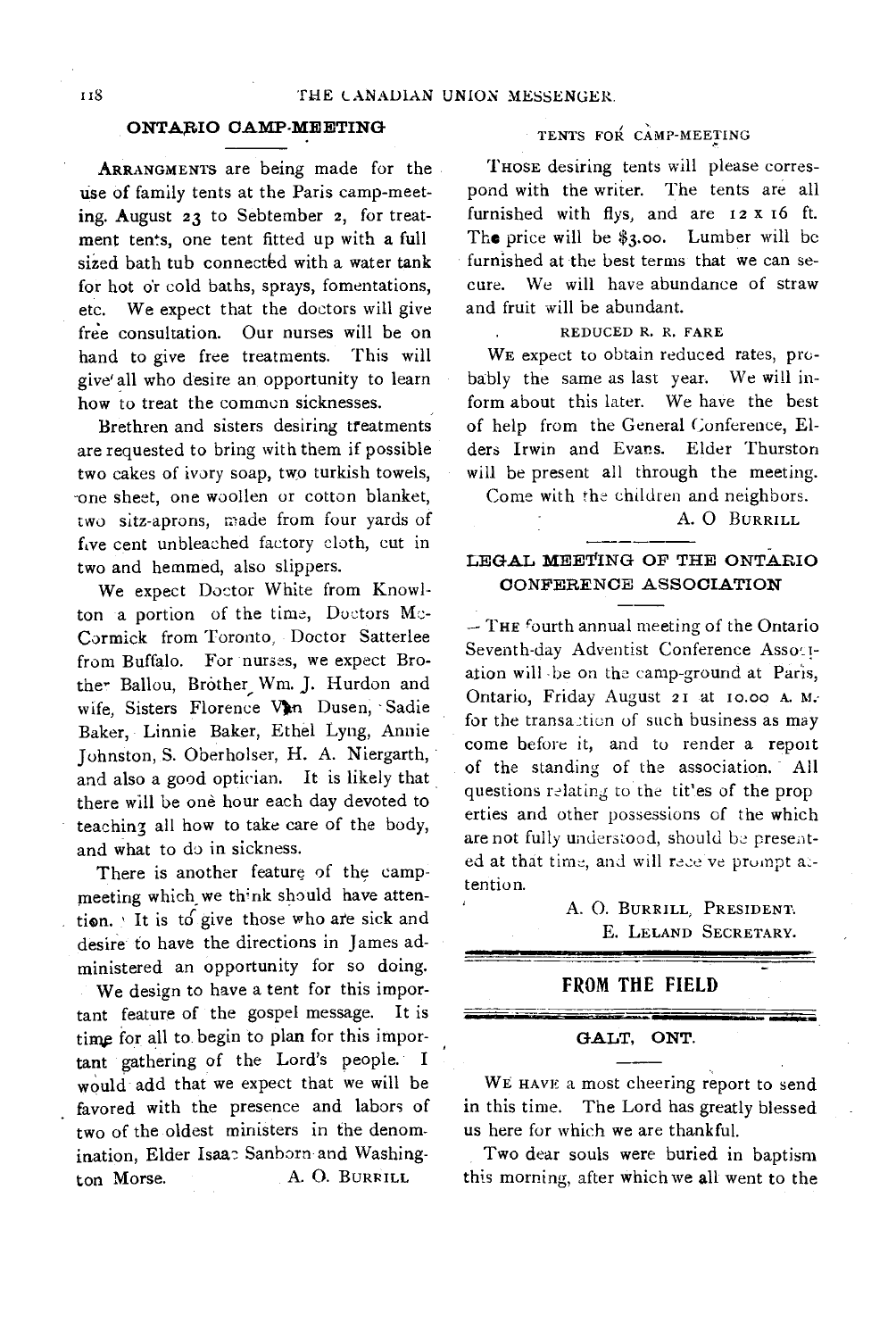church and partook of The Lord's Supper.

Oar hearts were full of praise and each one present felt the presence of Jesus in our midst.

Elder Burrill has met with 'us several times and we have received help and encouragement from his words.

Our courage is good and we desire to press on day by day and at last be found among the overcomers when Christ our Savior appears':

ANNIE JOHNSTON.

## PALMERSTON, ONT.

OUR meetings have now been in progress about two weeks. The weather has been fine only one meeting on the Sabbath broken into because of rain.

The attendance is not so large, averaging about thirty or thirty-five. The first Sunday night about seventy-five were present, last night nearly one hundred were present.

About a week before pitching the tent Dr. Gamble was here for nearly a week, lecturing and visiting the people. He and some of the ministers did what they could to keep the people away.

Last night we reviewed some of Dr. Gamble's positions upon the Sabbath question and we were pleased to have, so far, our largest audience present. We hope a good impression was made. At the close of the meeting we placed the tract "A Review of Dr. Gamble," by Uriah Smith, in every famly present.

We are doing what we can to give this last message to the people in visiting and distributing literature in connection with these meetings.

We hope to faithfully sow the seed and trust the Lord to give the increase.

Remember the work here at the throne of grace.

> A. L. MILLER<sup>.</sup> W. R. HADCOCK

## NOTICE

Some of our people have received copies of a leaflet entitled "Some History, Some Experience, and Some Facts " and have asked what this means. To all such we would say that the General Conference Committee has prepared a pamphlet which sets forth in clear unmistakable language the meaning of the leaflet in question. Any Sabbath-keeper who has not yet received a copy of the General Conference pamphlet can obtain a copy by sending to B. B. Noftsger, Toronto Junction, Ont.

We would urge a careful reading of this pamphlet that all may have the right understanding of the matter and not be deceived. "Of yourselves shall men arise, speaking perverse things, to draw away disciples after them.

I would call special attention toi Elder Daniell's report of the late Union Conference in the Review and Herald of May 24. W. H. THURSTON

## SELTON.

On the seventh of July I commenced a series of meetings with the Selton Church. We held eleven public' meetings, and I visited from house to house,teaching the people repentance toward God and faith toward our Lord Jesus Christ. The time is short in which to work. The day of wrath will come upon the earth as a thief in the night, just as the earthquake in California came unexpectedly upon the people. Then all who are not ready will be forever lost.

0, if parents would really beleive this, how they would la<sup>tor</sup> for their neighbors and children! We do pray that the spirit of labor may come upon them so that they may all engage earnestly in labor for the salvation of those about them, and that the blood of souls may not be found npon them in the judgement. I. SANBORN